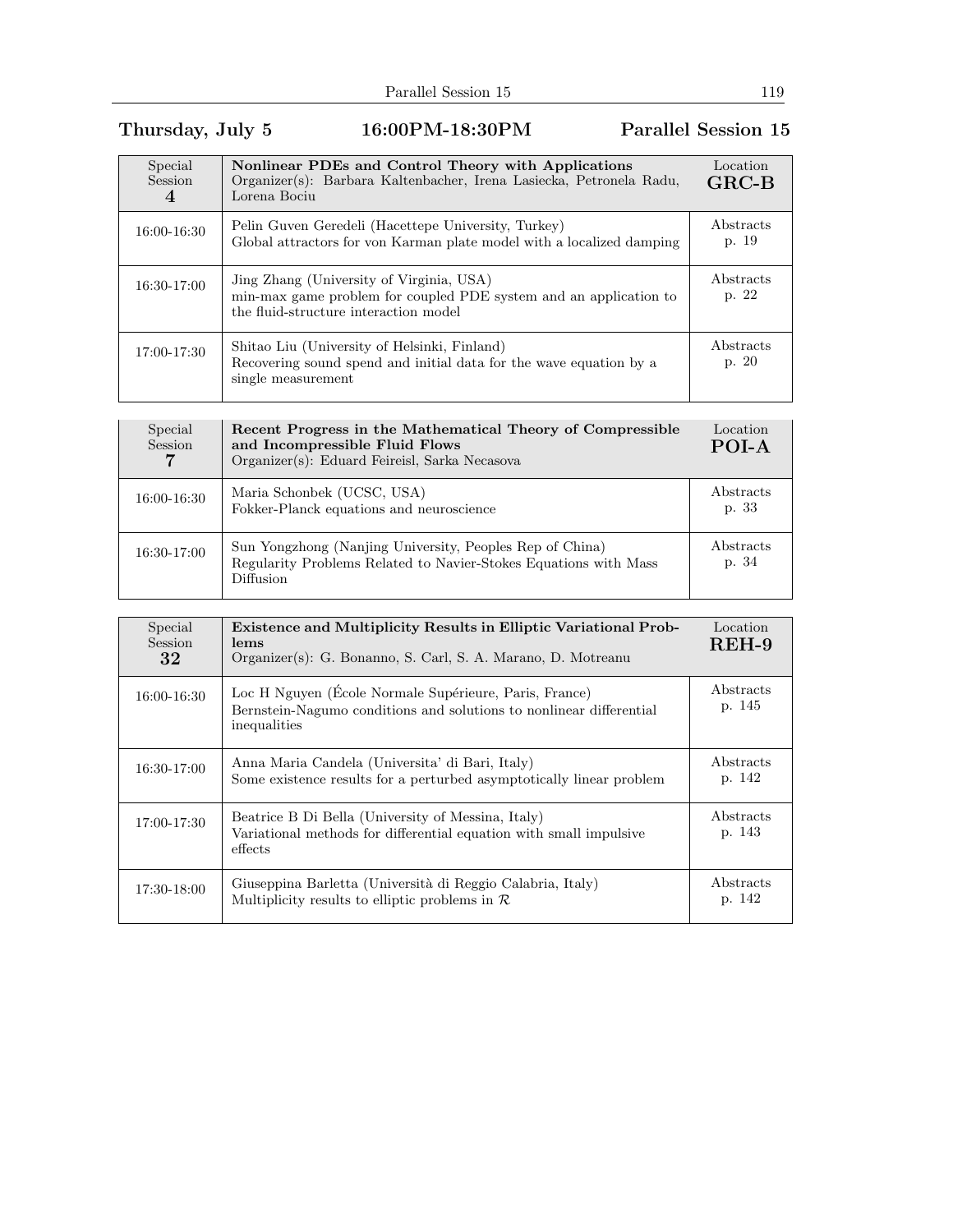| Special<br><b>Session</b><br>57 | Nonlinear and Dispersive Partial Differential Equations<br>Organizer(s): Netra Khanal, Juan-Ming Yuan                                                       | Location<br>$MAG-B$ |
|---------------------------------|-------------------------------------------------------------------------------------------------------------------------------------------------------------|---------------------|
| 16:00-16:30                     | Jyh-Hao Lee (Inst. of Math, Academia Sinica, Taipei, Taiwan)<br>NLS with Quantum Potential, the Related Reaction-Diffusion Systems<br>and Kaup-Broer system | Abstracts<br>p. 233 |
| 16:30-17:00                     | Jerry L Bona (University of Illinois at Chicago, USA)<br>Dispersive blow-up phenomena                                                                       | Abstracts<br>p. 232 |
| 17:00-17:30                     | Netra P Khanal (The University of Tampa, USA)<br>Complex-valued Burgers and KdV Burgers equations                                                           | Abstracts<br>p. 232 |

| Special<br>Session<br>68 | Analysis and Simulations of Nonlinear Systems<br>$Organizer(s)$ : Wei Feng, Zhaosheng Feng                                                                         | Location<br>$MAG-A$ |
|--------------------------|--------------------------------------------------------------------------------------------------------------------------------------------------------------------|---------------------|
| 16:00-16:30              | Nicoleta Tarfulea (Purdue University Calumet, USA)<br>A Mathematical Model with Time-varying Antiretroviral Therapy for<br>the Treatment of HIV                    | Abstracts<br>p. 262 |
| $16:30-17:00$            | Shuya Kanagawa (Tokyo City University, Japan)<br>The Nonlinear Schrödinger Equation Created by the Vibrations of an<br>Elastic Plate and its Dimensional Expansion | Abstracts<br>p. 262 |
| 17:00-17:30              | Zhuosheng Lu (Beijing University of Posts and Telecommunications,<br>Peoples Rep of China)<br>Analytical solutions for the BoitiLeonPempinelli equation            | Abstracts<br>p. 262 |
| 17:30-18:00              | Zhaosheng Feng (University of Texas-Pan American, USA)<br>First Integral of Duffing-van der Pol Oscillator System                                                  | Abstracts<br>p. 260 |

| Special<br><b>Session</b><br>78 | Multiple Time Scale Dynamics with a View Towards Biological<br>Applications<br>Organizer(s): Mathieu Desroches, Maciej Krupa, Alexandre Vidal | Location<br>$REH-6$ |
|---------------------------------|-----------------------------------------------------------------------------------------------------------------------------------------------|---------------------|
| 16:00-16:30                     | Mathieu Desroches (INRIA Paris-Rocquencourt, France)<br>Canards, inflection and excitability threshold                                        | Abstracts<br>p. 291 |
| 16:30-17:00                     | Morten Brons (Technical University of Denmark, Denmark)<br>Canard explosions in the templator model                                           | Abstracts<br>p. 291 |
| 17:00-17:30                     | Enrique Ponce (University of Sevilla, Spain)<br>Canards in slow-fast piecewise-linear planar systems                                          | Abstracts<br>p. 292 |